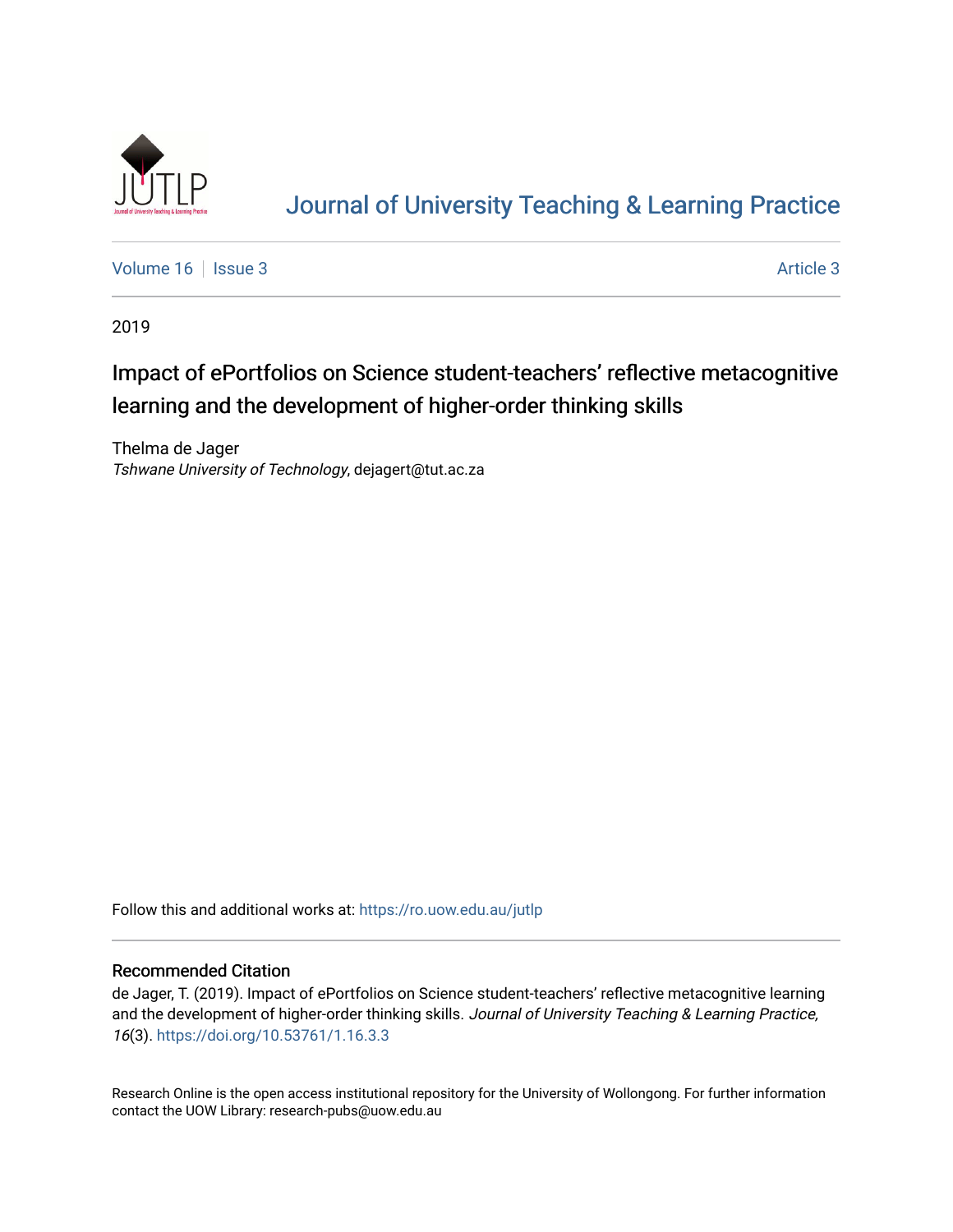# Impact of ePortfolios on Science student-teachers' reflective metacognitive learning and the development of higher-order thinking skills

## Abstract

A concern in higher education is that most students do not acquire higher-order thinking skills, 'cannot think', are not engaged in reflective student-centred teaching and learning and do not always acquire technology skills. Numerous studies have indicated the importance of a digital learning environment that facilitates the acquisition of IT skills, reflective and critical thinking learning skills while creating an electronic portfolio. To establish the impact of portfolios on the reflective metacognitive learning and the development of higher-order thinking skills in student-teachers (n=167) in the field of science, qualitative and quantitative approaches were used to collect data. The results showed that for the majority of the participants (n=160) it was the first time that they had created an ePortfolio and engaged in reflective metacognitive learning experiences. The researcher was able to identify students' weaknesses and strengths, their interests and goals in life. Most of them regarded the learning process as time consuming, did not wish to share poor learning experiences with others, found it difficult to express their learning experiences in a second language and were unable to create an ePortfolio in an organised manner as they were not capable of metacognitive reflection. This paper is relevant for higher education lecturers in developing students to become independent learners by using an ePortfolio.

### Keywords

critical thinking, metacognitive, IT skills, reflection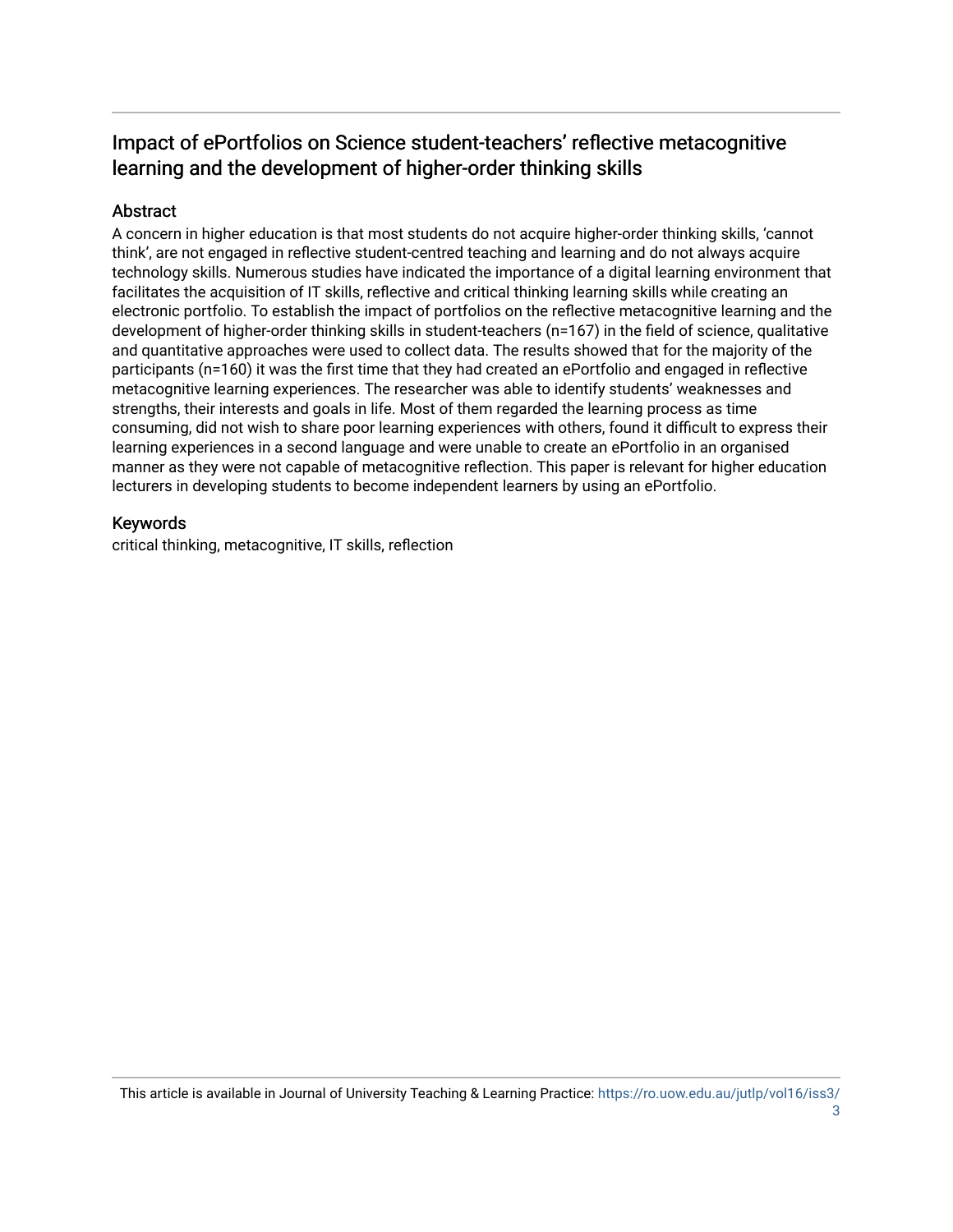

# [Journal of University Teaching & Learning Practice](https://ro.uow.edu.au/jutlp)

[Volume 16](https://ro.uow.edu.au/jutlp/vol16) | [Issue 3](https://ro.uow.edu.au/jutlp/vol16/iss3) Article 3

2019

# Impact of ePortfolios on Science student-teachers' reflective metacognitive learning and the development of higher-order thinking skills

Thelma de Jager Tshwane University of Technology, dejagert@tut.ac.za

Follow this and additional works at: [https://ro.uow.edu.au/jutlp](https://ro.uow.edu.au/jutlp?utm_source=ro.uow.edu.au%2Fjutlp%2Fvol16%2Fiss3%2F3&utm_medium=PDF&utm_campaign=PDFCoverPages) 

#### Recommended Citation

de Jager, T. (2019). Impact of ePortfolios on Science student-teachers' reflective metacognitive learning and the development of higher-order thinking skills. Journal of University Teaching & Learning Practice, 16(3). [https://ro.uow.edu.au/jutlp/vol16/iss3/3](https://ro.uow.edu.au/jutlp/vol16/iss3/3?utm_source=ro.uow.edu.au%2Fjutlp%2Fvol16%2Fiss3%2F3&utm_medium=PDF&utm_campaign=PDFCoverPages)

Research Online is the open access institutional repository for the University of Wollongong. For further information contact the UOW Library: research-pubs@uow.edu.au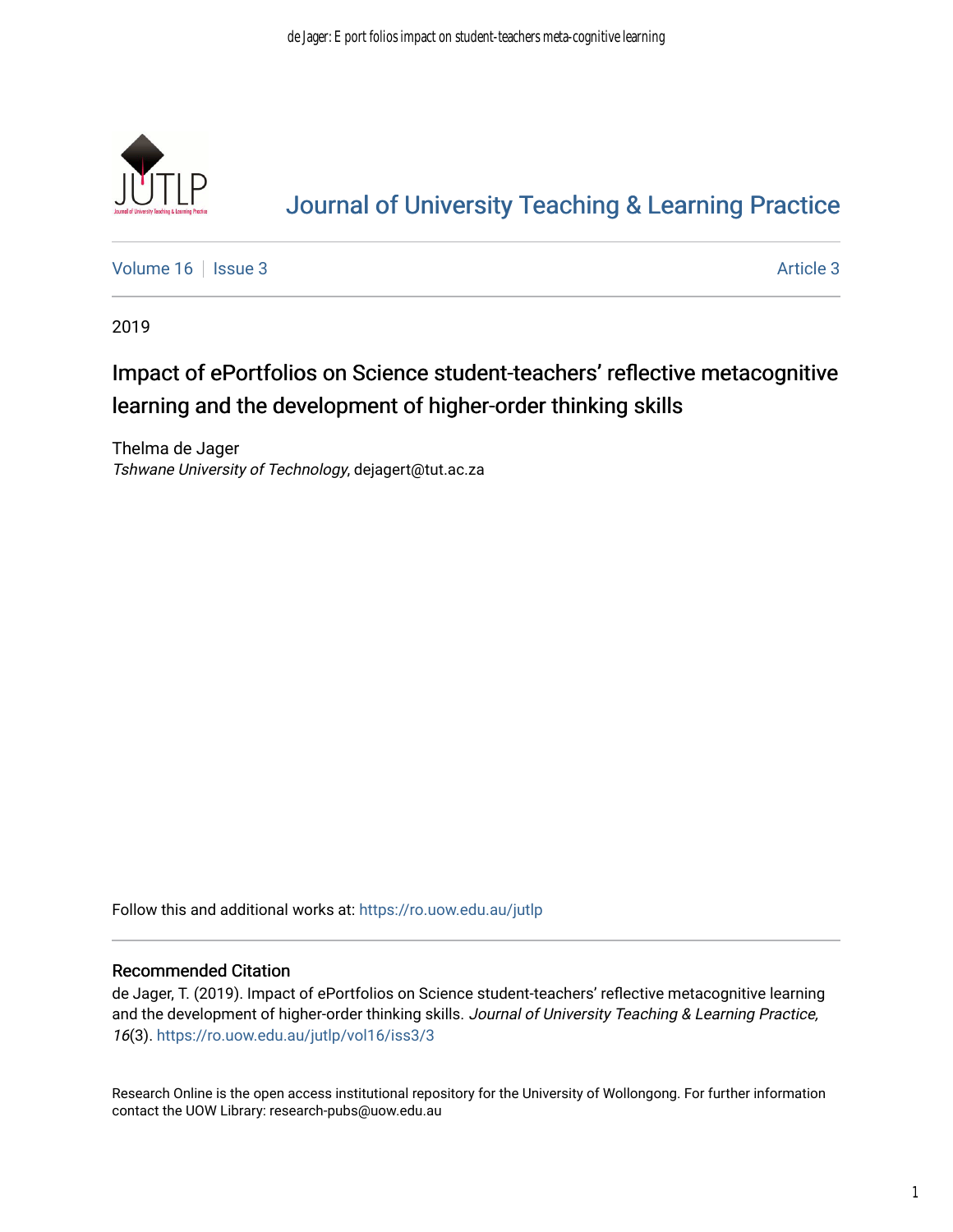# Impact of ePortfolios on Science student-teachers' reflective metacognitive learning and the development of higher-order thinking skills

### **Abstract**

A concern in higher education is that most students do not acquire higher-order thinking skills, 'cannot think', are not engaged in reflective student-centred teaching and learning and do not always acquire technology skills. Numerous studies have indicated the importance of a digital learning environment that facilitates the acquisition of IT skills, reflective and critical thinking learning skills while creating an electronic portfolio. To establish the impact of portfolios on the reflective metacognitive learning and the development of higher-order thinking skills in student-teachers (n=167) in the field of science, qualitative and quantitative approaches were used to collect data. The results showed that for the majority of the participants (n=160) it was the first time that they had created an ePortfolio and engaged in reflective metacognitive learning experiences. The researcher was able to identify students' weaknesses and strengths, their interests and goals in life. Most of them regarded the learning process as time consuming, did not wish to share poor learning experiences with others, found it difficult to express their learning experiences in a second language and were unable to create an ePortfolio in an organised manner as they were not capable of metacognitive reflection. This paper is relevant for higher education lecturers in developing students to become independent learners by using an ePortfolio.

### Keywords

critical thinking, metacognitive, IT skills, reflection

This article is available in Journal of University Teaching & Learning Practice: [https://ro.uow.edu.au/jutlp/vol16/iss3/](https://ro.uow.edu.au/jutlp/vol16/iss3/3) [3](https://ro.uow.edu.au/jutlp/vol16/iss3/3)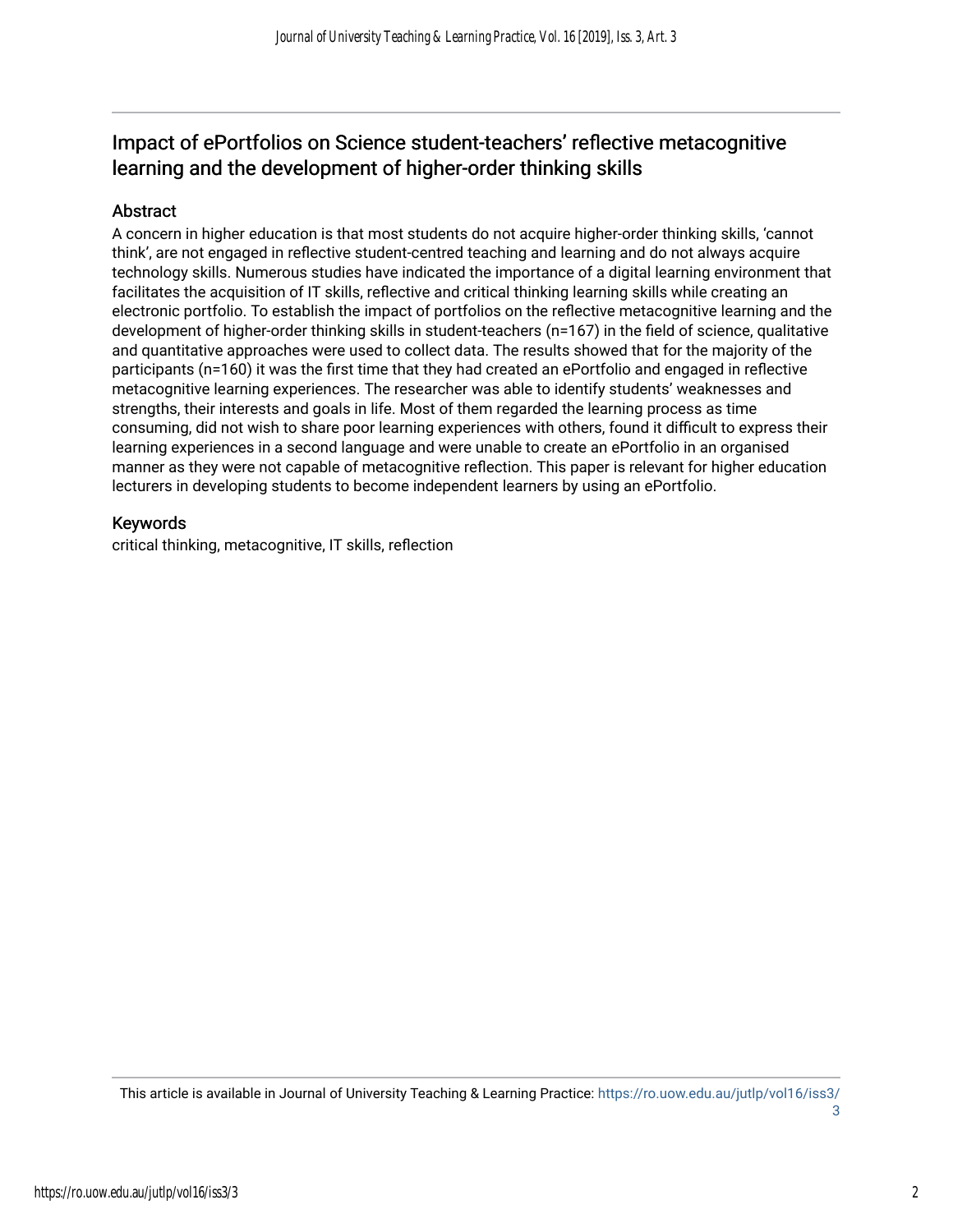#### **Introduction**

concern in higher education is that the majority of students are not engaged in *reflective,*  A *metacognitive,* student-centred teaching and learning (Parkes, Dredger & Hicks 2013), and do not always acquire *technology skills* (Oliver 2011) or *higher*-*order thinking skills* (Collins 2014). Brookhart (2010) relates higher-order thinking skills to concepts such as problem-solving and critical thinking. Students should not only attain knowledge and skills, but should also be able to apply the knowledge and the critical-thinking and IT skills they have developed, to solve problems in real-life situations (Buyarski & Landis 2014).

Bransford and Stein (1984) write that problem-solving is the process during which acquired information, critical and creative thinking, communication and reflective learning and teaching skills are applied. Reflective teaching and learning can be defined as the process whereby students are guided and supported to critically analyse, compare and adjust their actions and practices to improve and develop their metacognition and critical-thinking skills (Hadley 2007). Smith and Yates (2011) add that metacognition is a skill that students develop to reflect on and monitor their learning strategies and activities to support successful learning. Various studies have indicated that a digital learning environment facilitates the acquisition of IT and reflective and critical thinking, and that these learning skills can be acquired by creating an electronic portfolio (ePortfolio) (Gerbic, Lewis & Amin 2011; Light, Chen & Ittleson 2012; O'Keeffe & Donnelly 2013).

The ePortfolio can be defined as a collection and exhibition of a student's experiences, work, efforts, progress and achievements over a period of time (Pelliccione, Dixon & Giddings 2005; Butler 2006) and includes digital artefacts, written reflections on both formal and informal learning experiences, collaborative assignments, community engagement, research activities and learning achievements (Light et al. 2012). Elaborating on this, Smith and Yates (2011) point out that an ePortfolio enables students to engage in metacognitive learning by reflecting back on learning experiences and the goals they have achieved. Barrett (2007) and Chang, Pao, Chou and Chen (2011) state that ePortfolios not only develop IT skills, but also help students to reach their goals, become independent learners, assess themselves, reinforce their learning skills and communicate with the world. Di Stefano, Gino, Pisano and Staats (2015) postulate that the process of compiling the ePortfolio also provides opportunities for students to develop skills that enable them to evaluate, synthesise, analyse, create and communicate. Light et al*.* (2012) highlight that students develop higher-order thinking skills by assessing their own progress and reviewing their skills development, and can compare, analyse and draw conclusions from the materials included in the ePortfolio. The portfolio can also be used to evaluate students' formative progress and to execute summative evaluation (Buyarski & Landis 2014). In addition, Miller and Morgaine (2009) maintain that the creation of ePortfolios is important in higher education, as it can support students' metacognitive learning and thinking. Metacognitive thinking occurs when students can monitor and reflect on their own learning activities and processes that contribute to successful learning (Akyol & Garrison 2011).

Various studies on ePortfolios show that the media content used by students and the creation and presentation of their online environment can present evidence of their metacognition and criticalthinking skills (Akyol & Garrison 2011; Miller & Morgaine 2009; Ottenhoff 2011). However, Bornman (2016) points out that in the South African context, educators are mostly unable or illprepared to integrate technology into their lessons, as opportunities are not always available for them to participate in professional development. This contributes to a learning barrier for students that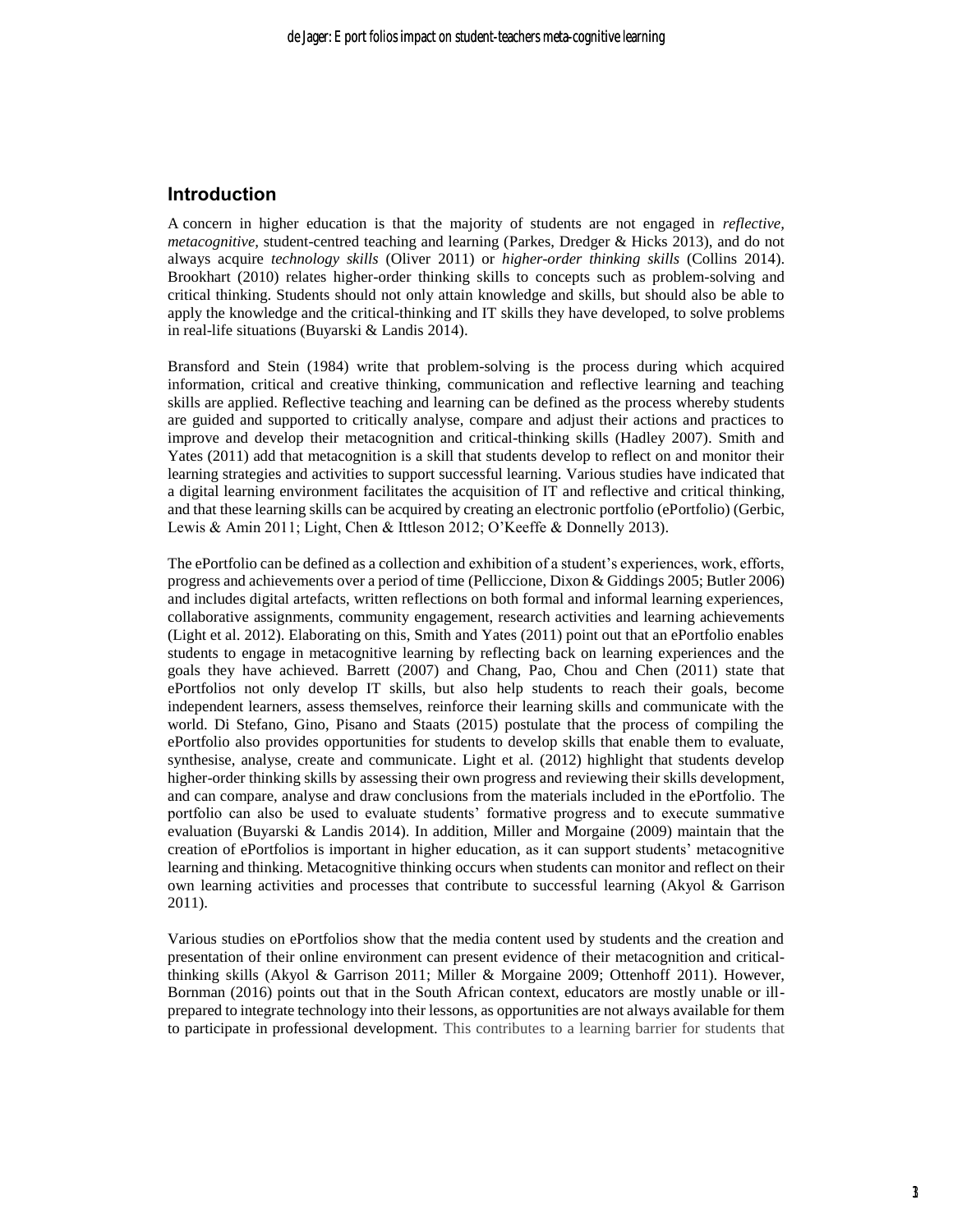excludes them from reflective technology-assisted learning experiences and the development of the technology and higher-order skills that are applicable in the wider world (Alawdat 2013).

Keeping in mind the numerous benefits of ePortfiolios, the researcher requested students to create their own as a formative assessment activity. The development of their IT and critical-thinking skills and their use of metacognition in learning was assessed based the following research questions:

*In the reflective process of choosing and compiling from existing artefacts, how did the creation of an ePortfolio contribute to student-teachers' reflective metacognitive learning and the development of higher-order skills?*

*What challenges did student-teachers experience in creating and uploading their ePortfolios on the internet?* 

#### **Background**

Nearly two decades ago, Klenowski (1998) noted that the process of compiling a paper-based portfolio offered students an opportunity to develop their knowledge and understanding, their ability to analyse, synthesise and apply knowledge and their critical-thinking skills with the cooperation of other students and the educator. In the rapidly changing higher-education environment of the 21st century, the use of ePortfolios is advocated to help students to independently reflect, construct and continuously learn content knowledge (Collins 2014). Koraneekij and Khlaisang (2015) argue that ePortfolios could help students to critically think about and reflect on how they learn, and to employ technology skills in presenting their learning experiences and achievements. According to Jenson and Treuer (2014), an ePortfolio is valuable, as it can be used to document and manage deep and continuous student-centred learning over a lifetime.

A digital portfolio (ePortfolio) is seen as a method for evaluating the development of IT, communication, metacognition, critical thinking and creative skills (Koraneekij & Khlaisang 2015). By creating an ePortfolio, students develop technology skills that allow them to engage in depth with what was learned in a logical and sequential way (Collins 2014). In most cases, students are scaffolded, or mind maps are used to assist them in reflecting on what they have learned in an organised manner (O'Keeffe & Donnelly 2013). Since students have diverse learning styles, Songkram and Khlaisang (2013) suggest that lecturers should encourage them to present their knowledge both verbally and visuospatially. Songkram and Khlaisang (2013) propose that the construction of an ePortfolio should include multimedia experience and learning, which include artefacts such as journals, blogs and concept maps, to deepen students' metacognitive learning.

When compiling an ePortfolio, students require various skills to enable them to reflect on what they have learned. According to Kaplan, Silver, Lavaque-Manty and Meizlish (2013), students should be able to spatially organise, order and select the material that will give coherence to the ePortfolio, apply IT skills and create hyperlinks to previous experiences or that which was previously learned, which again contributes to the development of metacognitive skills. Since students in the classroom context do not naturally acquire reflective skills, they need to be supported and guided by the lecturer in developing them while creating their ePortfolios (Di Stefano et al. 2015). Reflective practice is described as a set of utensils that students use to critically analyse, organise and connect their experiences and practices with a view to self-improvement. Hadley (2007) conducted a study that enabled her to establish that the mentor and peer mentors could encourage students to reflect and more deeply and thoroughly when she created portfolio forums in which students felt comfortable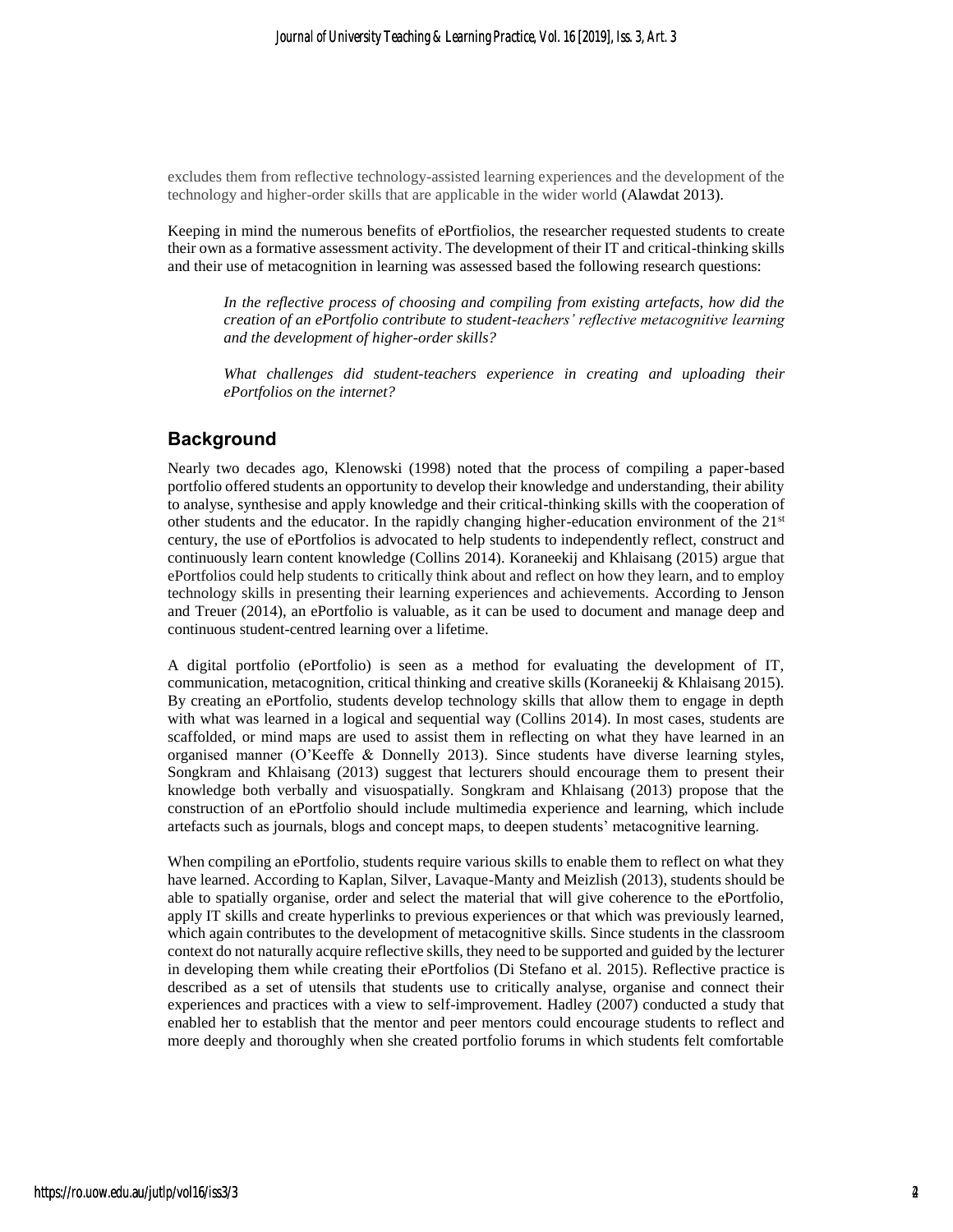and willing to share their reflections on their work and experiences with their peers. By sharing their work with the class for feedback, they were able to achieve higher levels of reflection and selfconfidence (Hadley 2007).

Research based on 11 empirical studies was conducted at a university in Pennsylvania (USA) between 2010 and 2012 to determine the advantages of using ePortfolios to assess English as a Second Language (ESL) students. The findings showed that ePortfolios motivated and enhanced ESL students' technology, writing, assessment and learning skills (Alawdat 2013). Tezci and Dikici (2006) found that students who compiled ePortfolios as part of an assessment process showed development of their writing and drawing skills, and their test performance scores improved in comparison with those of students who had not compiled ePortfolios of their academic progress.

Wozniak and Zagal (2013) used the ePortfolios of 30 students at DePaul University in Chicago to conduct a qualitative research study. The results indicated patterns between students' preferences regarding images, videos, navigation schema and embedded forms that reflected characteristics of metacognition. They are of the opinion that the ways students select media content and plan and organise their online learning environment provide evidence of their metacognition. A study conducted with higher-education students in Ireland to determine the effectiveness of ePortfolios as a learning tool showed that only 45% of the participants felt that ePortfolios were effective in assessing their learning, while 49% stated they enjoyed creating ePortfolios and 65% found it to be too time-consuming (O'Loghlen 2015). The study concluded that students need training and support in the construction of ePortfolios. Another study that involved first- and second-level language students at the Kapio'lani Community College (Hawaii) was conducted to analyse the students' reflective learning and determine whether the ePortfolio contributed to student-centred learning. The goal was to transform students into independent learners, but the study ultimately found that the students merely transferred their lecturer's way of teaching to the construction of their ePortfolios (Parkes et al. 2013). The reason might be that students were not familiar with learner-centered metacognitive learning. Nevertheless, various researchers are of the opinion that the construction of an ePortfolio could contribute to guided active and reflective student participation that can be assessed in an authentic manner by various methods, such as lecturer-formative, self- and peer assessment (Buyarski & Landis 2014; Parkes et al. 2013).

Gallagher and Poklop (2014) conclude that ePortfolios should not be constructed only for assessment by lecturers, but also for all age groups that will read and view the portfolios on the internet. Students need to contextualise content and artefacts and allow for flexible feedback from a diverse peer population, which should include older generations.

Despite the advantages of ePortfolios, Downer, Fisher and Kirby (2018) point out the issues of confidentiality and privacy of vulnerable groups. They raise the concern that students are not always mindful that their personal information can be misused by a third party when uploading their ePortfolios online. Therefore, the participants of this study were informed of the possible risks involved when sharing personal information online and the implications of plagiarism.

#### **Theoretical foundation**

The process of creating an ePortfolio is based on several theories, and students are encouraged to use various strategies and methods to engage in experiential learning, reflect, monitor their cognitive processes (metacognition) and develop higher-order thinking skills when engaging in a digital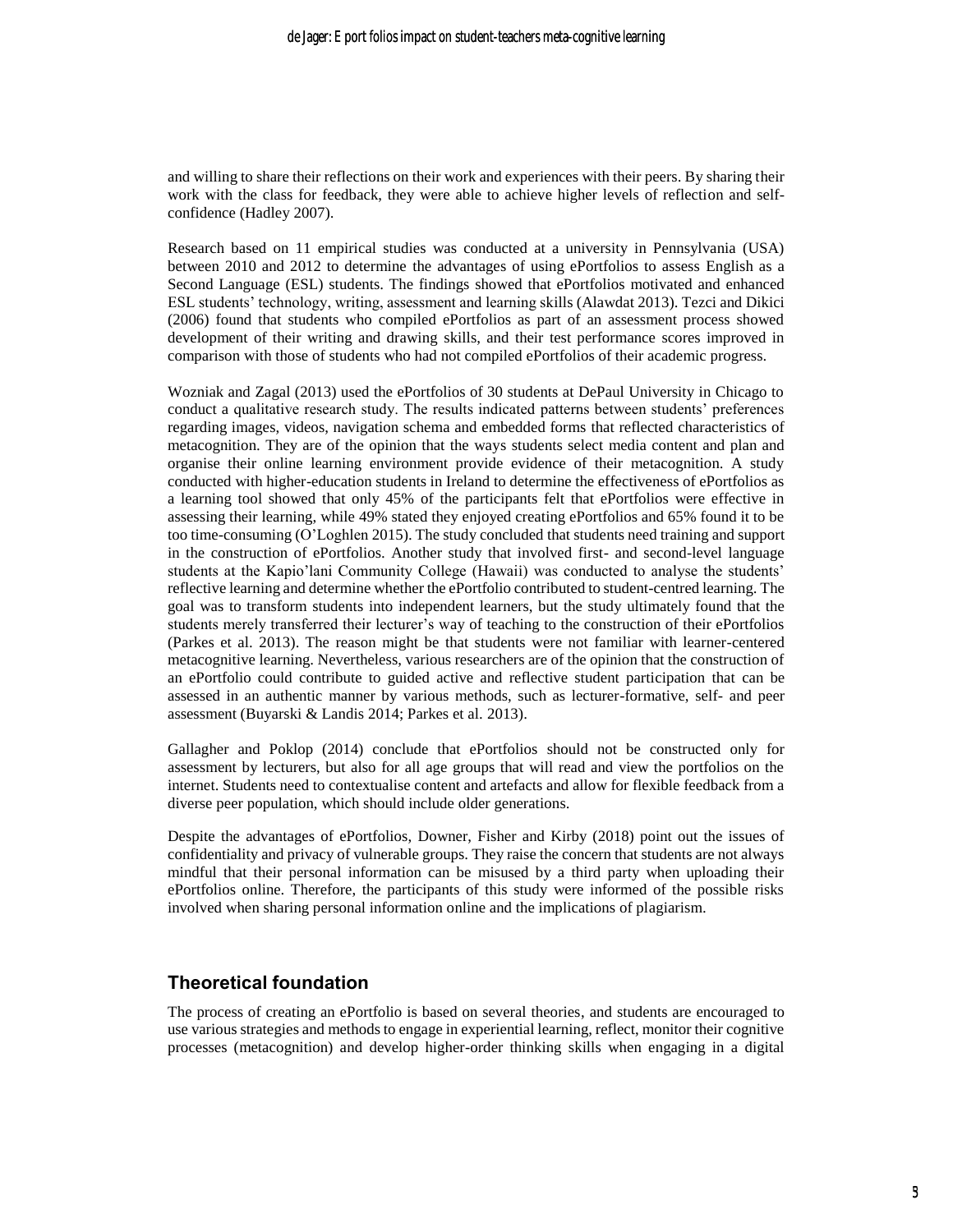learning environment. The construction of an ePortfolio can be connected with Dewey's (1859- 1952) social constructivism learning theory, which includes *social* (students interact and communicate with their peers, lecturer and others in compiling and presenting their ePortfolios on the internet), *artistic* (they use creative skills to construct an ePortfolio), *constructive* (they construct new digital knowledge by uploading videos and pictures based on prior experiences) and *expressive*  (they use a language and artefacts to reflect on and present their learning experiences in an ePortfolio, with tutors, peers, mentors and others providing feedback on those reflections) aspects (Hickman 1990). Thus students construct knowledge through dialogue and interactions with others and reflect back on the comments and feedback received from those who reviewed their ePortfolios.

Kolb further asserts that learning occurs when knowledge is acquired though active experience (Kolb 1984). Kolb's experiential-learning theory illustrates a cyclical model of learning that consists of four stages: *concrete experience* (gathering evidence of previous learning experiences to compile a ePortfolio); *reflective observation* (students review their ePortfolios and reflect on, monitor and self-assess the progress they have made over a period of time); *abstract conceptualisation* (they construct and sequence a time-bound layout of learning experiences in the ePortfolio and develop critical-thinking and problem-solving skills); and *active experimentation* (students create and upload various artefacts and communicate with others in a language of understanding). Korthagen (1985) agrees with the authors discussed above, and asserts that the ideal processes involved in experiential learning are *action* and *reflection*. Thus, students take action in creating an ePortfolio and reflect back to establish possible weaknesses and strengths in what they have created and uploaded on their ePortfolios.

According to Flavell's (1979) theory, the creation of an ePortfolio offers opportunities to reflect on and apply metacognitive strategies, such as self-evaluation and monitoring of their own learning experiences, which enable students to *develop as independent learners* who can control their own learning; further, Baskin (2008) and Bass and Eynon (2017) postulate that the construction of an ePortfolio not only generates student-centred learning, but also documents students' learning in various stages. In reflecting, students learn more deeply and can learn how to improve their learning by making connections between various learning contexts (academic, the workplace and the community) (Entwistle & Karagiannopoulou 2014). Thus learning can take place beyond the lecture room.

#### **Method**

In this study, qualitative and quantitative approaches were followed to collect data. The participants in this research were two classes of Physical Sciences ( $n=67$ ) and Life Science ( $n=100$ ) studentteachers at a South African university (situated in a township) where the ESL learning barrier and poor socioeconomic conditions are generally encountered. Before the study was conducted, ethical clearance from the institution and informed consent from the participants was obtained.

Participants were asked to each create and upload an ePortfolio on a Google Site as an assessment activity during the last semester of their academic year. The purpose of the study was to establish the impact of ePortfolios on the reflective metacognitive learning and development of higher-order thinking skills in student-teachers in the field of science. The additional objectives of the study were to establish:

- whether student-teachers in the field of science acquired information technology (IT) skills; and.
- what challenges the participants had experienced in creating their ePortfolios.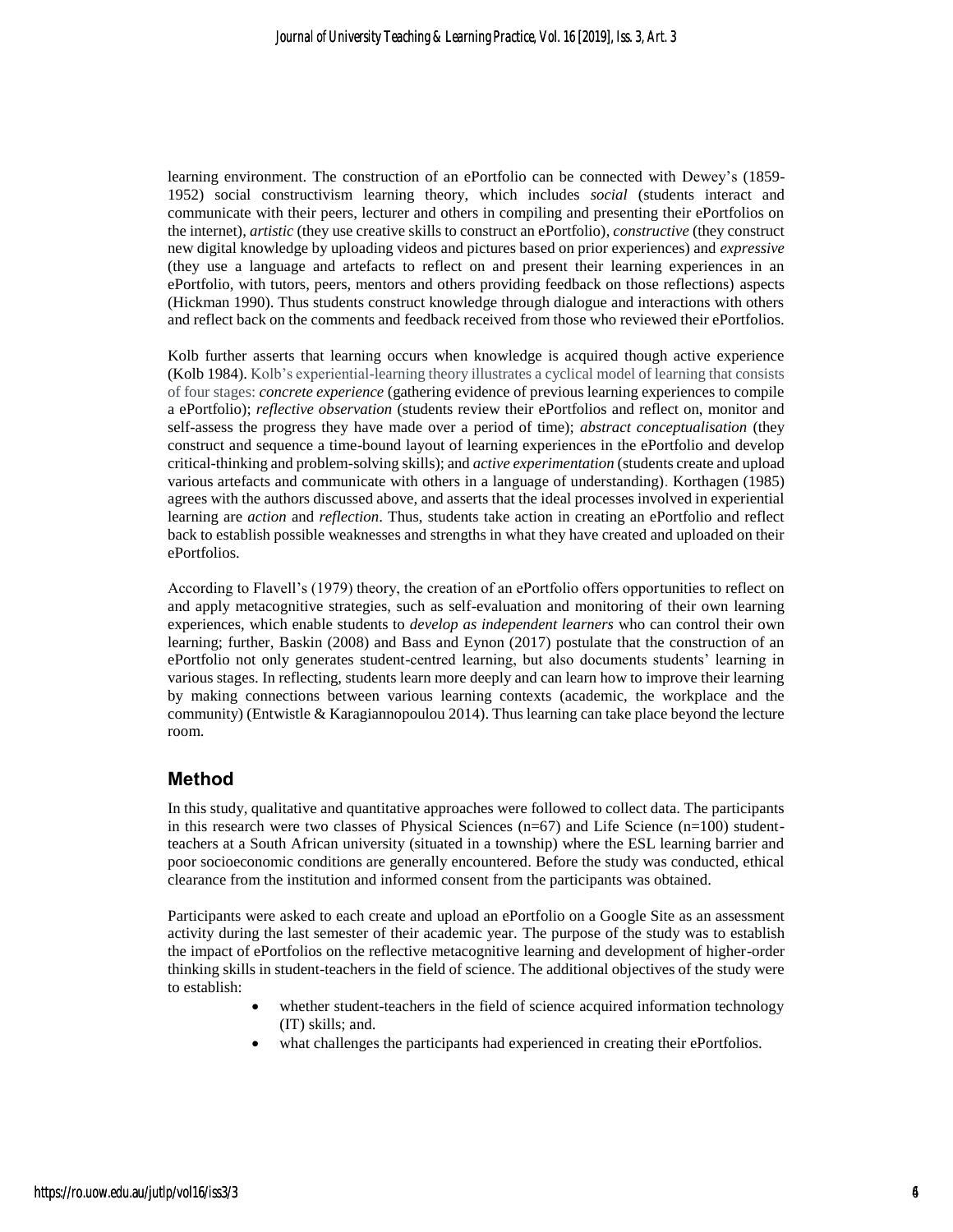#### *Quantitative data collection and discussion*

To ensure that all the students would be able to compile an ePortfolio, a diagnostic assessment was made to establish whether they had access to technology resources and whether they had developed the necessary technology skills. This was done by asking them to answer the questions below by selecting one of the following levels: "To a limited extent"; "Not at all"; or "I had full access to the internet".





**Figure 1. Internet access for creating and uploading an ePortfolio**

Despite the participants' poor socioeconomic status, 67% had full access to the internet, while 19% had limited access and 14% had no access. A comparison of the responses to the second question to those to the first reveals a contradiction, since despite the fact that 14% indicated that they had no internet access, the responses show that only 2% (Figure 2) were never interactive on social media and 10% were active only once a week, while the majority (51%) indicated that they were active on the internet every hour of the day, and 38% accessed the internet once a day. Thus only 2% had no access to, or were not active on, the internet. The results of the survey indicated that student-teachers did have sufficient internet access to upload their ePortfolios on Google sites.

*Question 2: How often do you use social media? (Facebook, Twitter and others)*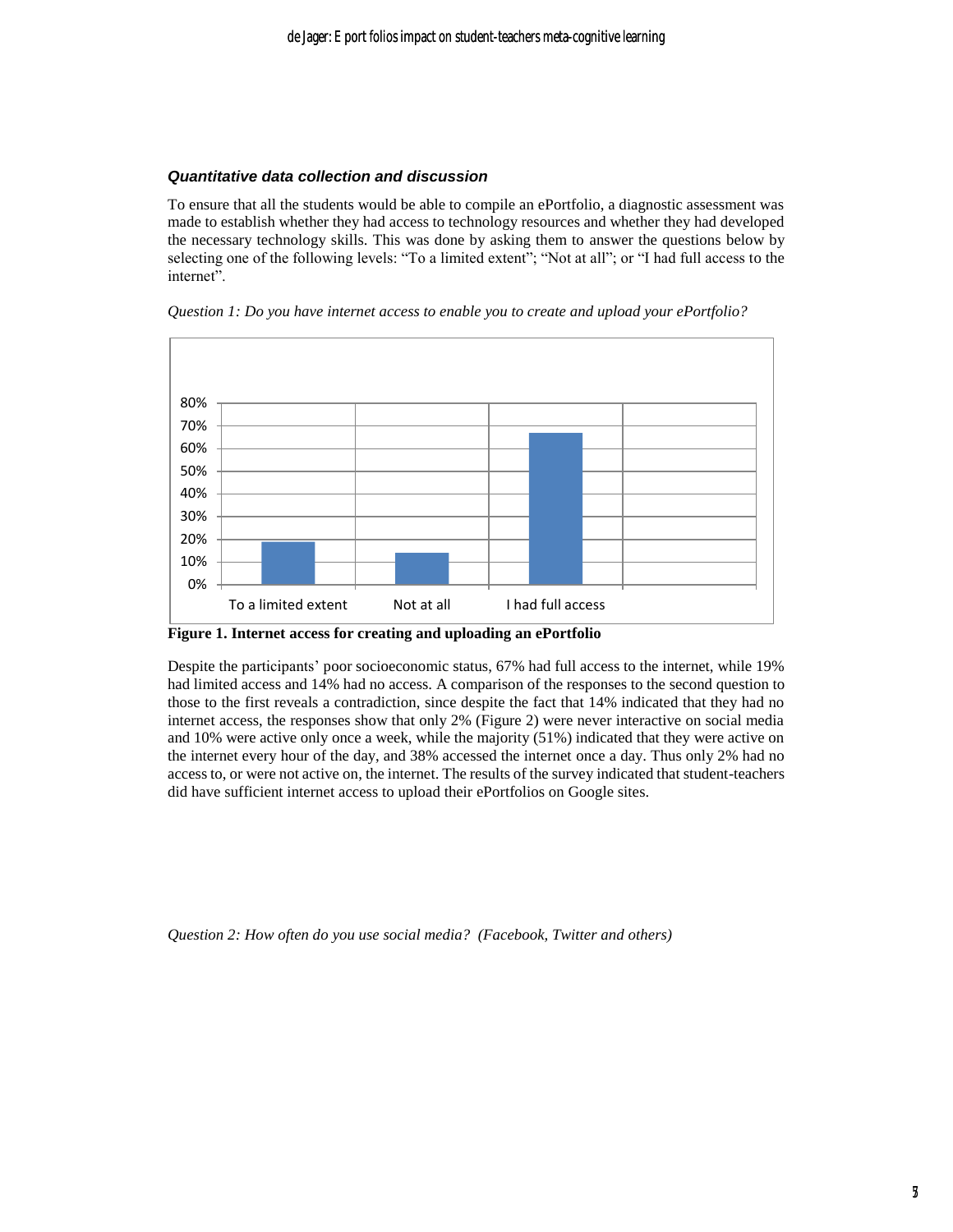

**Figure 2. Frequency of social media use by student-teachers**

With regard to their technology skills, 69% of the participants indicated that they had never before uploaded documents, while 31% believed that they would be able to upload documents, as they had done it before.



*Question 3: Is this the first time that you will upload a document on the internet?*

**Figure 3. Experience in uploading documents on the internet**

Mentors were appointed to assist the 69% of students who were not familiar with creating ePortfolios and uploading them on Google sites.

A list of applicable assessment criteria (Table 1), which could serve as a guideline for assembling ePortfolios, had been compiled based on the findings of previous research studies (Barahal 2008; Bass & Eynon 2009; Kaplan et al. 2013; Wozniak & Zagal 2015), and was provided to the participants before they started assembling their own ePortfolios.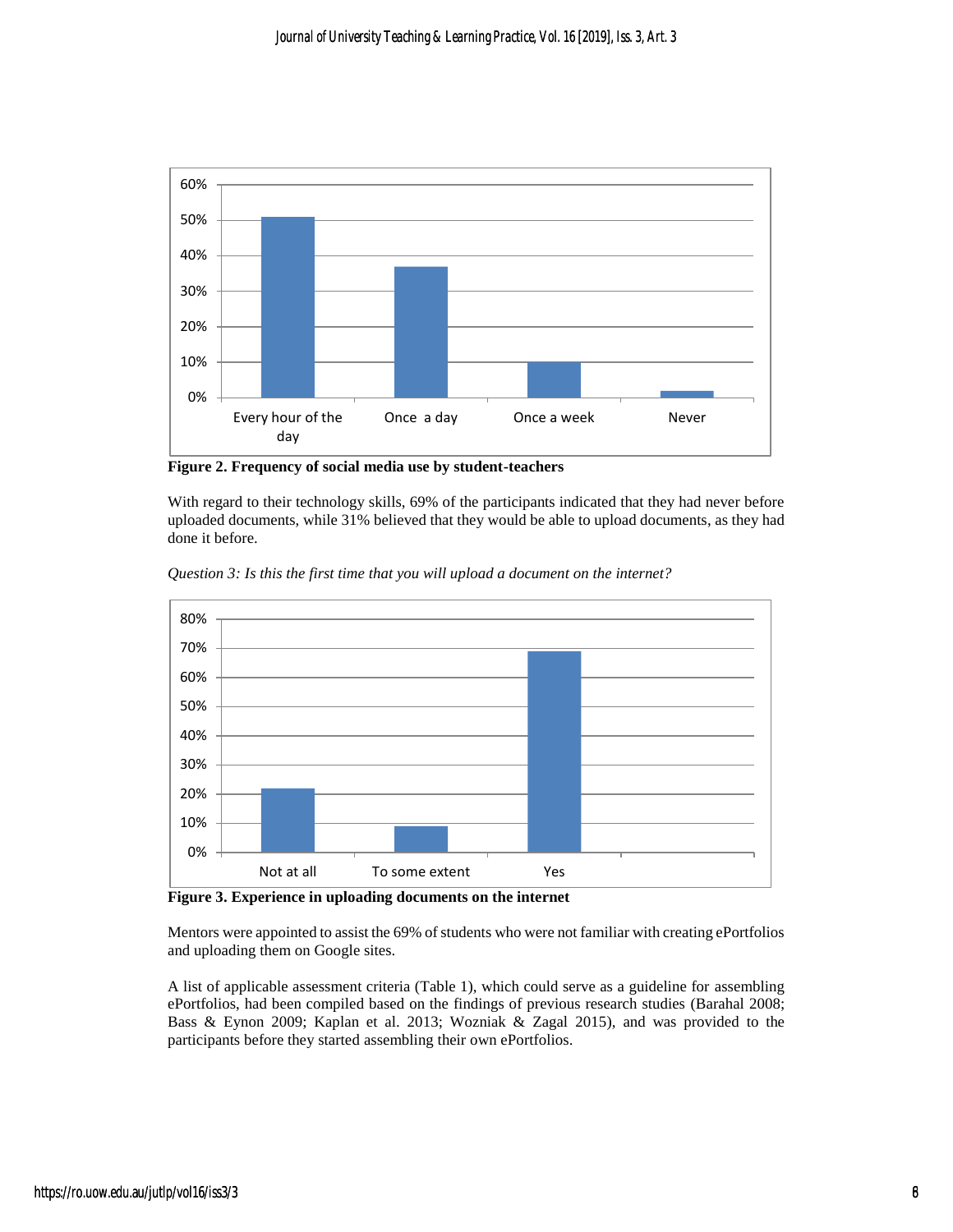The assessment criteria focused on metacognitive learning, creativity, the development of higherorder cognitive and communication skills, written reflections on learning experiences, the application of ethics, the quality of artefacts in combination with written reflections on their learning experiences, teaching practice and academic careers and the ability to upload documents on Google sites in the form of ePortfolios. Once they had uploaded their ePortfolios on the internet, participants were engaged in reflective teaching and had to complete a self-assessment rubric for their own portfolios, after which the link had to be sent to two of their peers for evaluation. According to Hadley (2007) and Smith and Yates (2011), the feedback received from peers and students' own reviews of the portfolios of other students provide opportunities for reflection. The reflection process is intended to guide and support them to critically evaluate, analyse, compare and adjust their actions and practices to improve and develop metacognition and critical-thinking skills. Self- and peer assessment provide opportunities for students to compare their output and make final changes before submitting their ePortfolios to the lecturer for assessment.

A rubric was used to assess participants' ePortfolios according to the assessment criteria provided in Table 1. The progress levels varied from "Not at all" (mark  $= 0$ ) to "To a limited extent" (mark  $=$ 1), "Average" (marks = 2) and "To a great extent" (marks = 3). The total assessment mark was 60, which was converted to a percentage.

Once the lecturer had assessed the ePortfolios of all the participants, the results were summarised.

| Assessment criteria                                                                                              | Not at<br>all $(0)$ | To a<br>limited<br>extent<br>(1) | Average<br>(2) | To a<br>great<br>extent $(3)$ |
|------------------------------------------------------------------------------------------------------------------|---------------------|----------------------------------|----------------|-------------------------------|
| Creative skills.                                                                                                 | $N=17$              | $N=20$                           | $N=98$         | $N=32$                        |
| Content was organised in topics and sub-headings and<br>supported with written reflections and artefacts.        | $N=12$              | $N=17$                           | $N=42$         | $N=96$                        |
| Colours, tone, font and design tools were used.                                                                  | $N=24$              | $N=34$                           | $N=96$         | $N=13$                        |
| investigating, observing,<br>Reasoning.<br>comparing<br>and<br>connectivity skills are evident in the portfolio. | $N=24$              | $N=32$                           | $N=91$         | $N=20$                        |
| Progressive reflections on academic performance<br>are<br>displayed.                                             | $N=40$              | $N=46$                           | $N=42$         | $N=39$                        |
| Critical thinking reflections are evident in the ePortfolio.                                                     | $N=69$              | $N=58$                           | $N=35$         | $N=5$                         |
| Sufficient technology and communication skills are evident in<br>the ePortfolio.                                 | $N=08$              | $N=11$                           | $N = 103$      | $N=45$                        |
| Ethical standards were upheld and no form of plagiarism was<br>detected.                                         | $N=15$              | $N=17$                           | $N=37$         | $N=98$                        |
| Written reflections indicate possible metacognitive learning.                                                    | $N=12$              | $N=16$                           | $N=43$         | $N=96$                        |
| Interpersonal and affective skills are reflected                                                                 | $N=46$              | $N=58$                           | $N=40$         | $N=23$                        |
| Total                                                                                                            |                     |                                  |                | $30x2=60$                     |

#### **Table 1. Summary of assessment results according to the rubric**

The assessment results showed that the majority of the participants did not engage in any form of plagiarism  $(n=98)$ . A few  $(n=15)$  copied all their artefacts from the internet and inserted them in their ePortfolios; 17 copied between three and five, and 37 inserted one or two artefacts from the internet. The reason for this could be that the lecturer had cautioned them not to include artefacts unless permission had been obtained to use them. The majority of the participants (n=96) reflected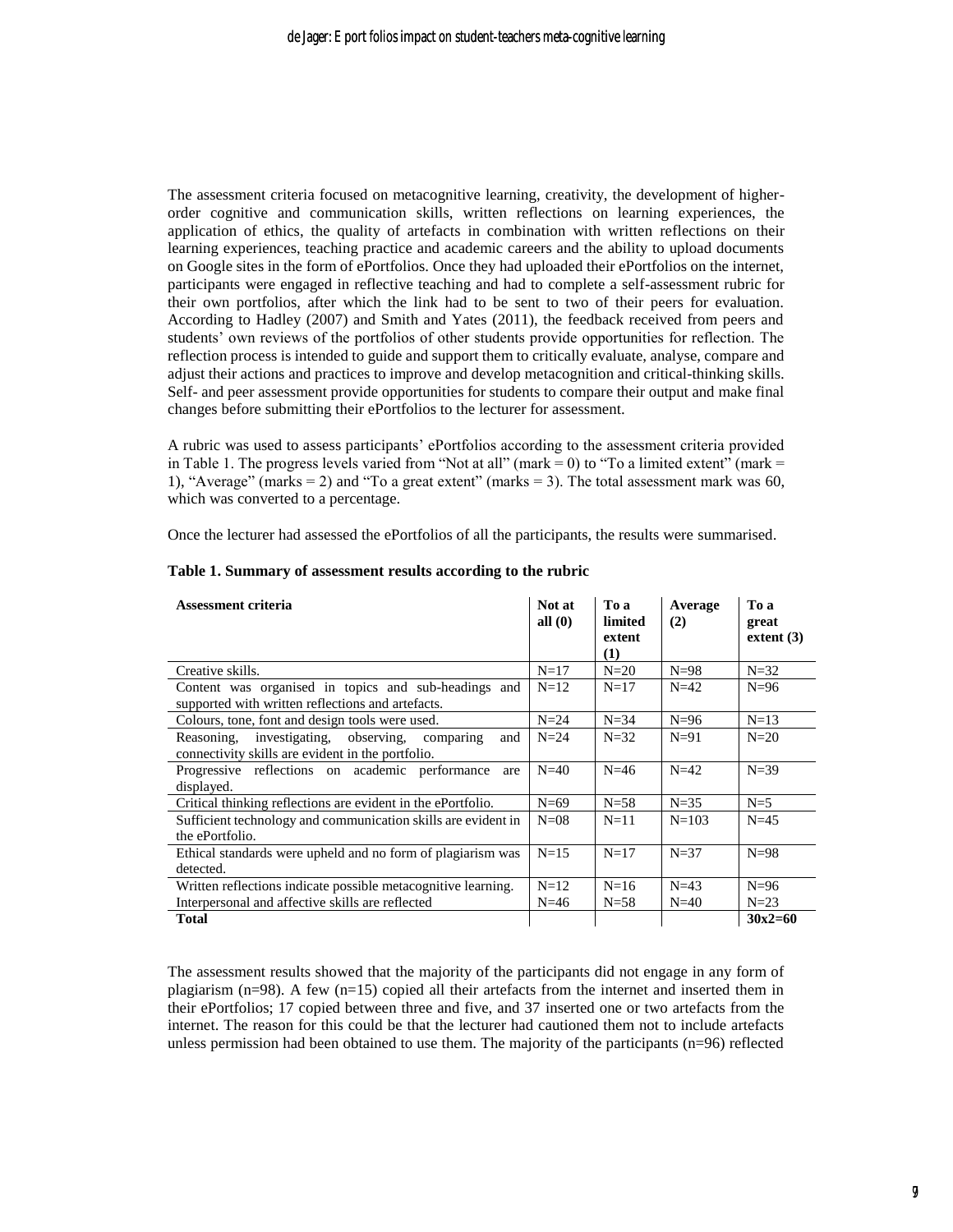on their learning experiences in an organised manner and used creative designs and pictures to support their reflections. However, 12 participants were not able to create ePortfolios in an organised manner and were not able to reflect metacognitive learning. Thus the objectives of the portfolio to present evidence of students' metacognition learning and critical-thinking skills were not always achieved, as some students seemed to lack these learning skills. This finding accords with the study of Parkes et al. (2013), who established that the students in their study were not familiar with learnercentred metacognitive learning, as they merely transmitted their lecturers' manner of teaching.

It was encouraging to find that the majority of the participants ( $n=103$  "Average" and  $n=45$  "To a great extent") demonstrated sufficient technology and communication skills in their ePortfolios. Although nearly  $50\%$  (n=42 "Average" and 39 "To a great extent") of the participants showed progressive reflections on their academic performance, 40 students did not. During the study it became evident that students did not always know how to use the software tools to design and create. Only 13 participants could effectively use the various design tools in the creation of their ePortfolios, and 24 could not use them at all.

A large number of students obtained low scores for their ability to demonstrate critical-thinking skills in their ePortfolios (n=9 "Not at all"); 35 "Average"; and five "To a great extent"). It was surprising to find that where students engaged in community projects (n=40 "Average" and n=23 "To a great extent"), this was reflected in their interpersonal and affective skills.

Ninety-one of the portfolios displayed "Average" ability for reasoning, investigating, observing, comparing and connectivity skills, and 98 showed "Average" creativity, design and organising of portfolio according to topics and subtopics.

Feedback based on the lecturer's assessments provided valuable information for the participants and enabled them to reflect on and adjust their ePortfolios according to the lecturer's recommendations. In turn, the lecturer gained more perspective on students' needs, strengths, interests and goals in life.

#### *Qualitative data collection and discussion*

To enable the lecturer to reflect on the strengths and weaknesses of the assessment activity, allow students to reflect back on the process of metacognitive learning while creating an ePortfolio and understand why not all the participants achieved high assessment scores, the following open-ended questions were posed to all participants:

- *1. In reflecting back, how did the creation of an ePortfolio contribute to your learning?*
- *2. What were your main challenges in creating the ePortfolio and uploading it on the internet?*
- *3. What did you dislike most about creating an ePortfolio and uploading it on the internet?*
- 4. *Which skills did you develop while creating an ePortfolio?*

The responses of the ESL participants were grouped in themes to highlight the most frequent comments.

*Question 1: In reflecting back, how did the creation of an ePortfolio contribute to your learning?*

| Table 2. Frequent responses to question 1 |                         |
|-------------------------------------------|-------------------------|
| <b>Themes</b>                             | Participants' responses |
| Reflection on goals achieved              |                         |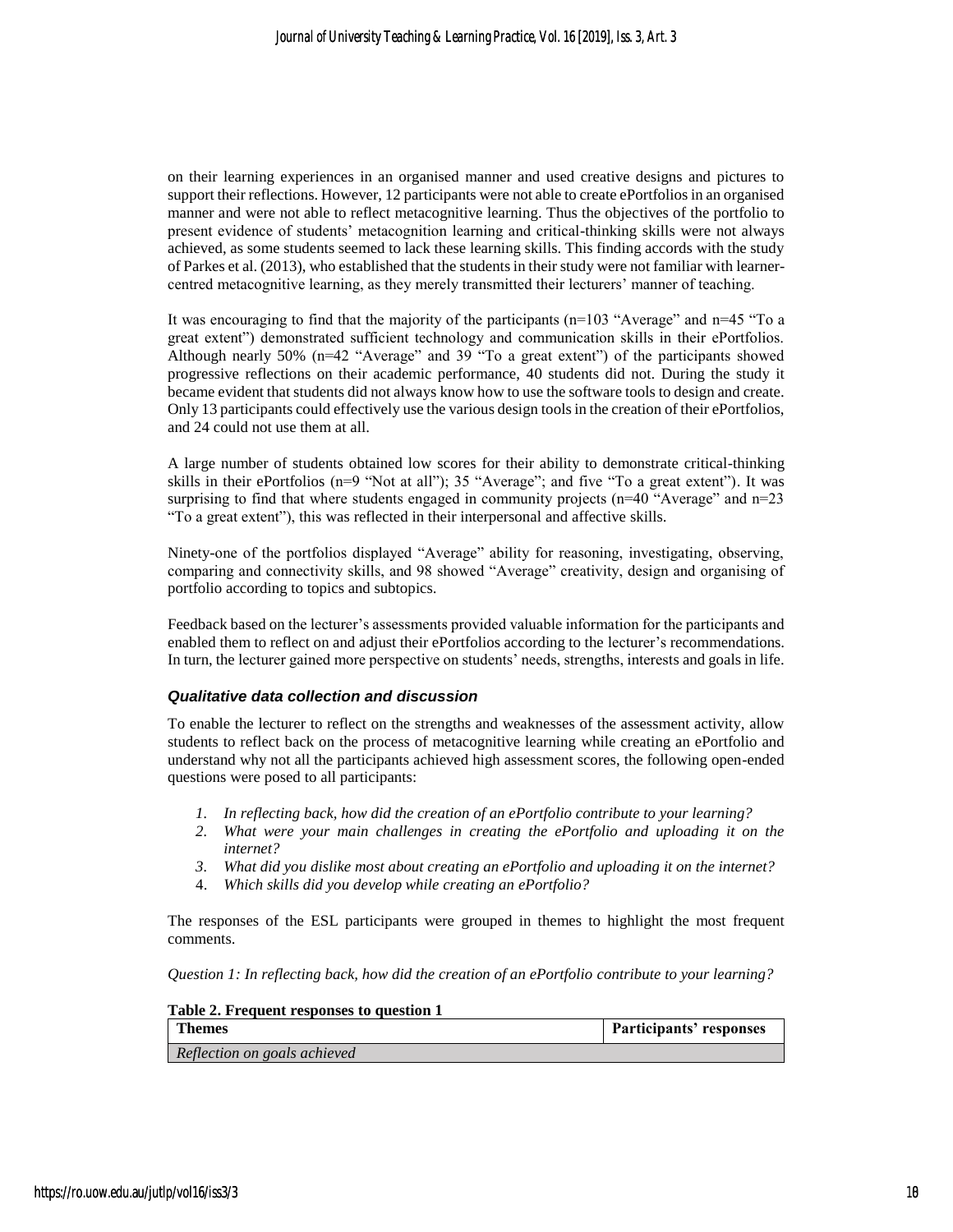| Students could reflect on the goals they had achieved in their         | $N=52$    |
|------------------------------------------------------------------------|-----------|
| academic careers.                                                      |           |
| Students enjoyed viewing their ePortfolios to determine their          | $N=45$    |
| shortcomings and expressed a desire to improve their learning.         |           |
| Identified negative and positive learning experiences                  |           |
| It was a new experience.                                               | $N = 160$ |
| The process focused on negative and positive aspects of their          | $N=58$    |
| learning, which most of them enjoyed.                                  |           |
| Reflection, affection, emotion and social context                      |           |
| The process provided them with an opportunity to write about their     | $N=39$    |
| emotions.                                                              |           |
| The process let them reflect on who they were.                         | $N = 78$  |
| The process let them reflect on how they had developed during their    | $N = 101$ |
| school careers and in the social context in which they had grown up.   |           |
| To set goals in life                                                   |           |
| Some students felt that an ePortfolio enabled them to set goals for    | $N = 36$  |
| themselves.                                                            |           |
| The ePortfolios illustrated what they had achieved in their lives over | $N=98$    |
| a period of time.                                                      |           |

Fifty-two participants indicated that they could reflect on the goals they had achieved in their academic careers. Altogether, 45 students indicated that they enjoyed viewing their ePortfolio to determine their shortcomings and expressed a desire to improve their learning. It was also noted that when students assessed themselves, they could reflect back on their learning experiences and the goals they had achieved. Thus when creating an ePortfolio they could become independent learners who could assess themselves and determine whether they have achieved their goals.

For most of the students  $(n=160)$  it was the first time they had created an ePortfolio as a learning experience. They indicated that the ePortfolio allowed them to focus on negative and positive aspects of their learning (n=58), which most of them enjoyed. It can be concluded that the ePortfolio enabled students to appreciate their personal development when reflecting back on their learning experiences and the goals they had achieved.

As mentioned earlier, the participants came from diverse cultures and poor socioeconomic conditions, and encountered the ESL learning barrier. Therefore, the ePortfolio provided them  $(n=39)$  with an opportunity to write about their emotions, and to reflect on who they were  $(n=78)$ and how they had developed during their school careers and in the social context in which they grew up (n=101).

Some of the students (n=36) felt that an ePortfolio not only enabled them to set goals for themselves, but also illustrated what they (n=98) had achieved in their lives over a period of time, which could be useful when they applied for a job.

*Question 2: What were your main challenges in creating the ePortfolio and uploading it on the internet?*

| Table 3. Frequent responses to question 2 |               |
|-------------------------------------------|---------------|
| <b>Themes</b>                             | Participants' |
|                                           | responses     |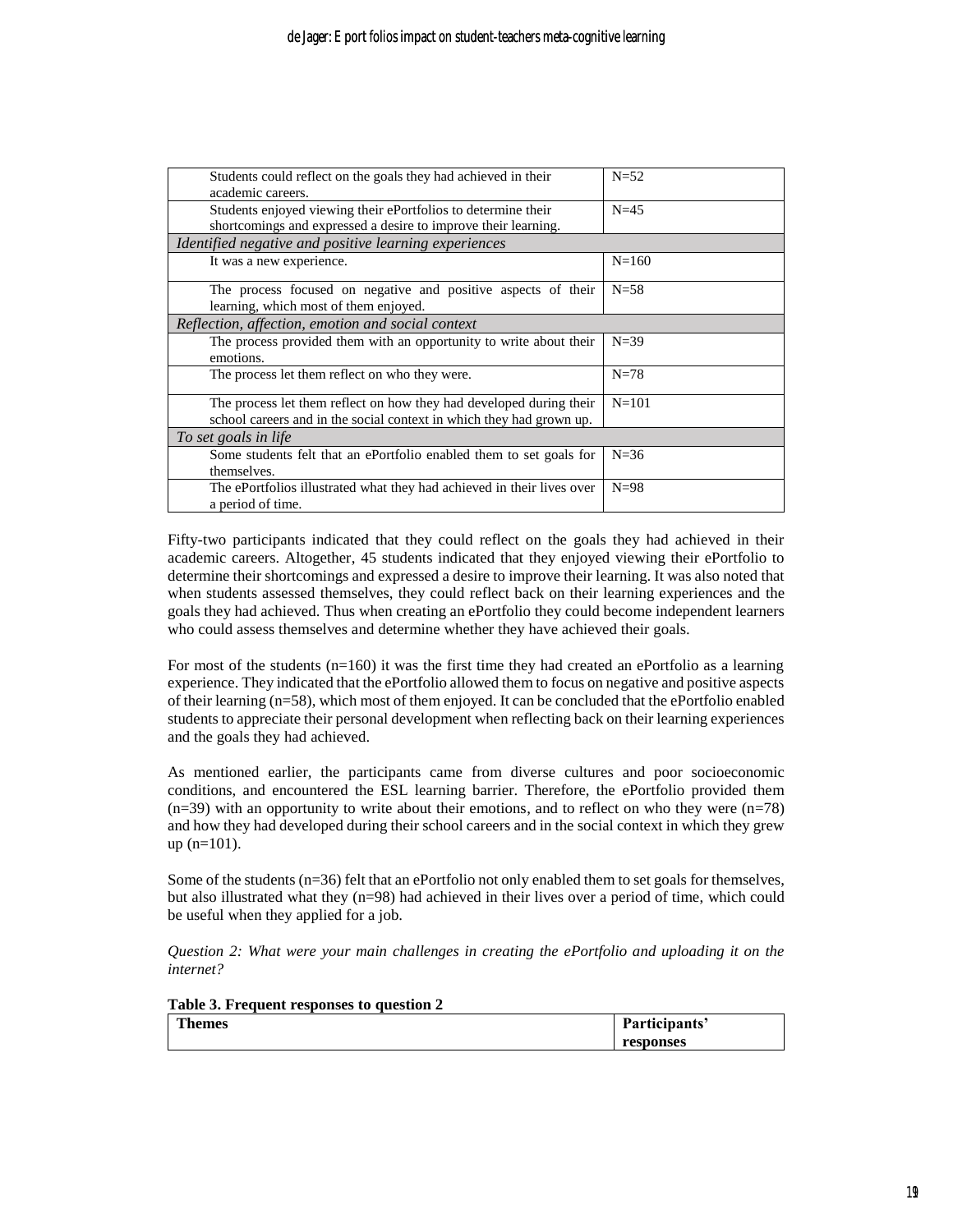| No technology devices and data                                       |           |
|----------------------------------------------------------------------|-----------|
| The participants did not always have access to computers.            | $N = 104$ |
| The institution's computers were generally occupied when they wanted | $N=69$    |
| to work.                                                             |           |
| Limited or no internet access at home                                |           |
| Students did not have sufficient money to pay for the data needed to | $N=148$   |
| upload their ePortfolios.                                            |           |
| Students had limited internet access and the network was sometimes   | $N = 133$ |
| unreliable and very slow.                                            |           |

The participants indicated that they did not always have access to computers  $(n=104)$  and that the institution's computers were generally occupied when they wanted to work (n=69). Students from poor communities did not have sufficient money to pay for the data needed to upload their ePortfolios (n= 148). They also had only limited internet access and the network was sometimes unreliable and very slow (n=133).

*Question 3: What did you dislike most in creating your ePortfolio and uploading it on the internet?*

| <b>Themes</b>                                                         | Participants' |
|-----------------------------------------------------------------------|---------------|
|                                                                       | responses     |
| The process was time-consuming.                                       | $N = 87$      |
| Students lacked technology skills.                                    | $N = 103$     |
| Students found it difficult to upload pictures and documents on the   | $N=88$        |
| internet.                                                             |               |
| Students could not create links to internet-based resources.          | $N=103$       |
| Students were reluctant to share their private lives on the internet. | $N=26$        |
| Students enjoyed creating the ePortfolio.                             | $N = 88$      |
| Students did not enjoy creating the ePortfolio.                       | $N=79$        |

#### **Table 4. Frequent responses to question 3**

The majority  $(n=87)$  indicated that the creation of an ePortfolio is time-consuming. Responses showed that 103 students lacked the necessary technology skills when they started creating their ePortfolios, 88 found it difficult to upload pictures and documents and 130 were not familiar with how to create links to internet-based resources.

Although participants' consent to uploading their ePortfolios on the internet was obtained, 26 students indicated that they were reluctant to share their private lives on the internet, as they feared that others might see their weaknesses or who they really were. The reasons for this might have been that they lived in poor communities and did not always want to share information about their schools or communities on the internet for fear of negative judgements by others.

It was surprising to find that although the majority of the participants (n=88) enjoyed creating their ePortfolios, 79 did not enjoy it. The fact that they did not enjoy the activity could most probably be ascribed to the challenges they experienced during the process.

*Question 4: Which skills did you develop while creating an ePortfolio?*

#### **Table 5. Frequent responses to question 4**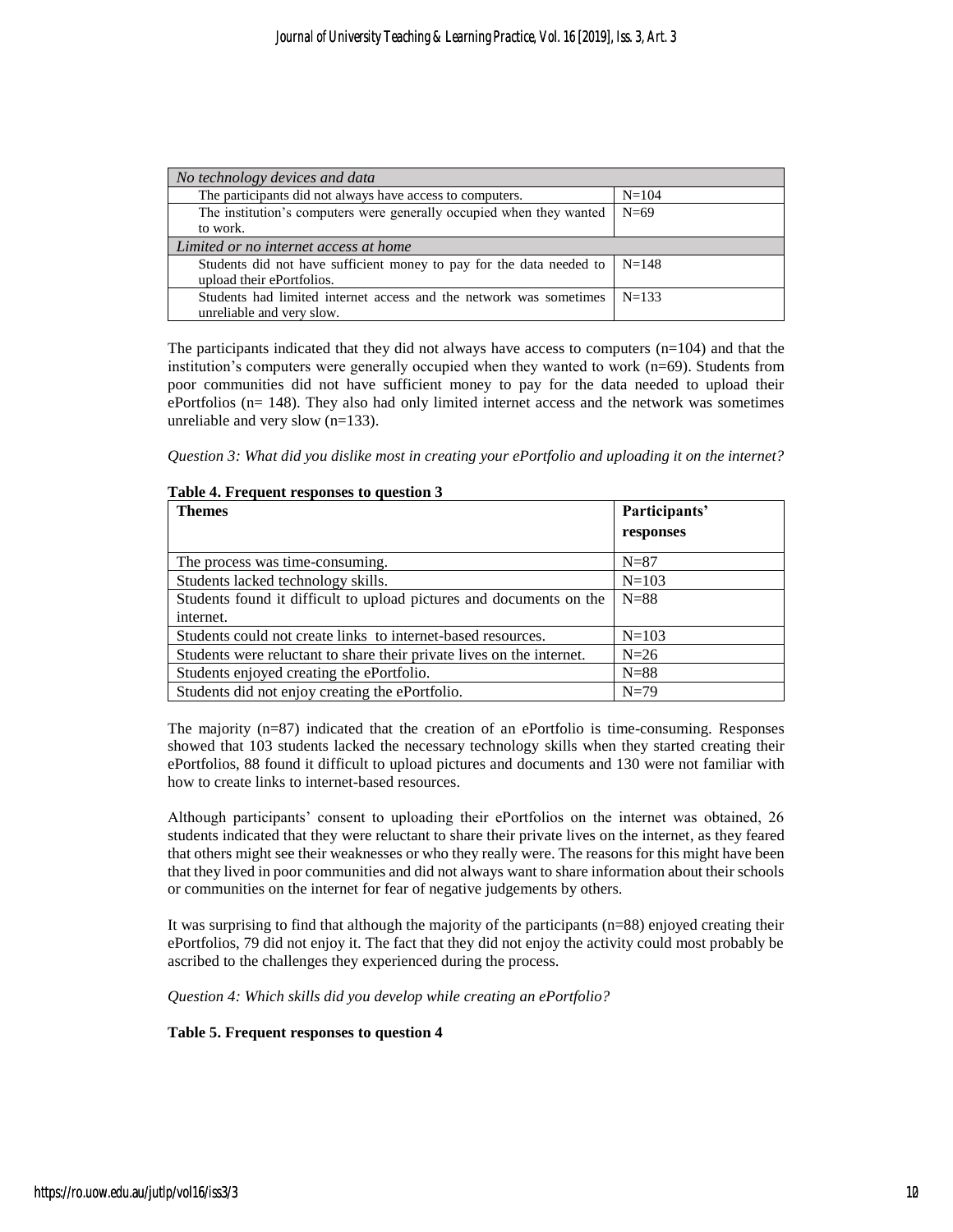| Themes                                                           | Participants' |
|------------------------------------------------------------------|---------------|
|                                                                  | responses     |
| Technology skills                                                | $N=162$       |
| Time management skills                                           | $N=4$         |
| Creative and reflective skills                                   | $N=75$        |
| Collaboration skills                                             | $N=43$        |
| Reflection and metacognition skills                              |               |
| Students could think back, plan, write, apply IT skills.         | $N=78$        |
| Students could their learning experiences with others via their  | $N=66$        |
| ePortfolios.                                                     |               |
| Students developed writing and communication skills.             | $N=112$       |
| Students showcased their community-engagement projects,<br>which | $N=62$        |
| reflected affective and caring skills.                           |               |

The majority of participants  $(n=162)$  indicated that they had developed technology skills while creating their ePortfolios, and four reflected that they had to develop time-management skills to complete their portfolios within the time constraints.

In their responses, 75 participants gave some indication of having developed creative and reflective skills while creating their ePortfolios. These responses confirmed Koraneekij and Khlaisang's (2015) finding that students develop IT, communication, metacognition, critical-thinking and creative skills while creating ePortfolios. Some students  $(n=43)$  also showed that they needed to work collaboratively and share their portfolios with others. The results showed that 78 participants could think back, plan, write and apply IT skills, and that 66 of them enjoyed sharing their learning experiences with others via their ePortfolios.

The compiling of ePortfolios played a role in improving ESL student-teachers' writing and communication skills (n=112), as they had to reflect and write about their learning experiences.

Many students (n=62) showcased their community-engagement projects, which were part of their academic course assessment activities and reflected affective and caring skills. Considering that very little research on this topic has so far been done in South Africa, the study was, to a great extent, exploratory in nature, and diverse reflections contributed to the formulation of the conclusion and recommendations.

## **Findings**

Since the end of apartheid in 1994 many policy documents followed to make higher education more inclusive for all students. Despite the implementation of innovative policies, the integration of technology was not addressed until the National Plan on Higher Education (Department of Education 2001), which emphasised the importance of information and communications technologies in higher education. This was followed by the White Paper on e-Education in 2003, which set out a policy framework to ensure technology access for all students in South African institutions (Department of Education 2003). However, the results of the current study suggest that many students still do not have full access to technology devices and the internet. The reason could be that most of the participants in this study represented diverse cultures, encountered the ESL learning barrier and came from poor socioeconomic communities.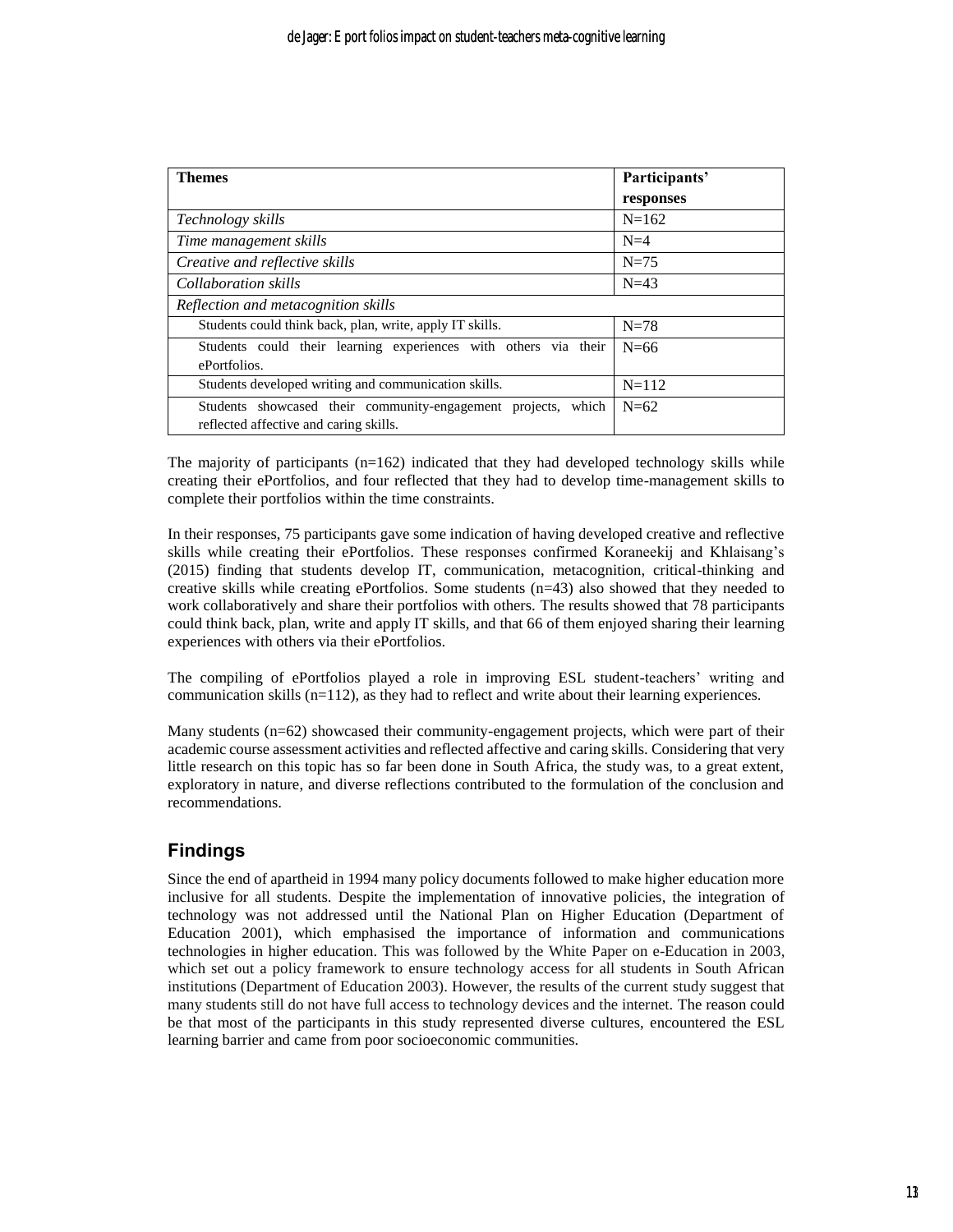The ePortfolio provided them with an opportunity to write about their emotions and the social context in which they had grown up, and to reflect on who they were and how they had progressed during their schooling career. Despite poor socioeconomic status, the majority stated that they interacted on social media at least once a week, which indicated that they had full access to the internet. Only two participants were not active on, or did not have access to, the internet. From the survey it could be concluded that student-teachers did have sufficient internet access to upload their ePortfolios on Google Sites, although some complained that they did not have sufficient data allowances.

For most participants (n=160), it was the first time that they had been asked to create an ePortfolio and engage in reflective metacognitive learning experiences. The ePortfolio designs and pictures (n=96) were creative and well organised, and reflected metacognitive learning. Only 12 participants could not achieve metacognitive learning, as they could not create well-organised ePortfolios. Another constraint was that some of the students were unable to creatively design their ePortfolios, as they were not familiar with the software tools. Only 13 participants could effectively apply the various design tools while creating their ePortfolios, while 24 were not at all able to do so. For the majority (69%), this was the first time they had been required to upload a document on the internet, while 31% had uploaded documents before and were confident that it would not pose any problems. Mentors were appointed to assist students who needed help with creating and uploading their ePortfolios.

Concerning the ethical problems related to the uploading of personal information and copyrightprotected artefacts, students were informed beforehand about the risks of private information online and warned not to engage in plagiarism, as they would be penalised for that in the assessment. Only 15 students ignored this warning and copied all their artefacts from the internet. The rest mostly used their original photos and designs.

Collins (2014), Parkes et al. (2013) and Oliver (2011) express concern about the fact that students *cannot reflect*, do not always acquire *higher-order thinking skills* and do not acquire sufficient *technology skills*. The findings of this study confirm those of the researchers discussed above, as 69 of the participants showed no evidence of critical-thinking skills in their ePortfolios, 35 showed "Average" reflection and only five indicated that they had reflected "To a great extent". However, 52 of the participants could reflect on the goals they had achieved in their academic careers and enjoyed the creative side of their portfolios. This might contribute to the students becoming independent learners, as they could establish whether they had reached their set goals (Chang et al. 2011). Ninety-one of the ePortfolios displayed an "Average" ability to reason, investigate, observe, compare and connect, while 98 showed "Average" creativity and ability to design and organise their portfolios into topics and subtopics.

The students' responses to the question regarding the advantages of creating an ePortfolio included the following: it helped students to reflect critically and set themselves goals; it illustrated what they had achieved over a period of time, which could be useful when they applied for work; it developed their time-management, IT and independent-learning skills; and it allowed them to work collaboratively, share their portfolios with others and showcase the community-engagement projects in which they had been involved and which demonstrated affective and caring skills. The majority of the participants indicated that they had developed creative and reflective skills while creating their ePortfolios. These responses aligned with Koraneekij and Khlaisang's (2015) findings that students develop IT, communication, metacognition, critical-thinking and creative skills while creating ePortfolios.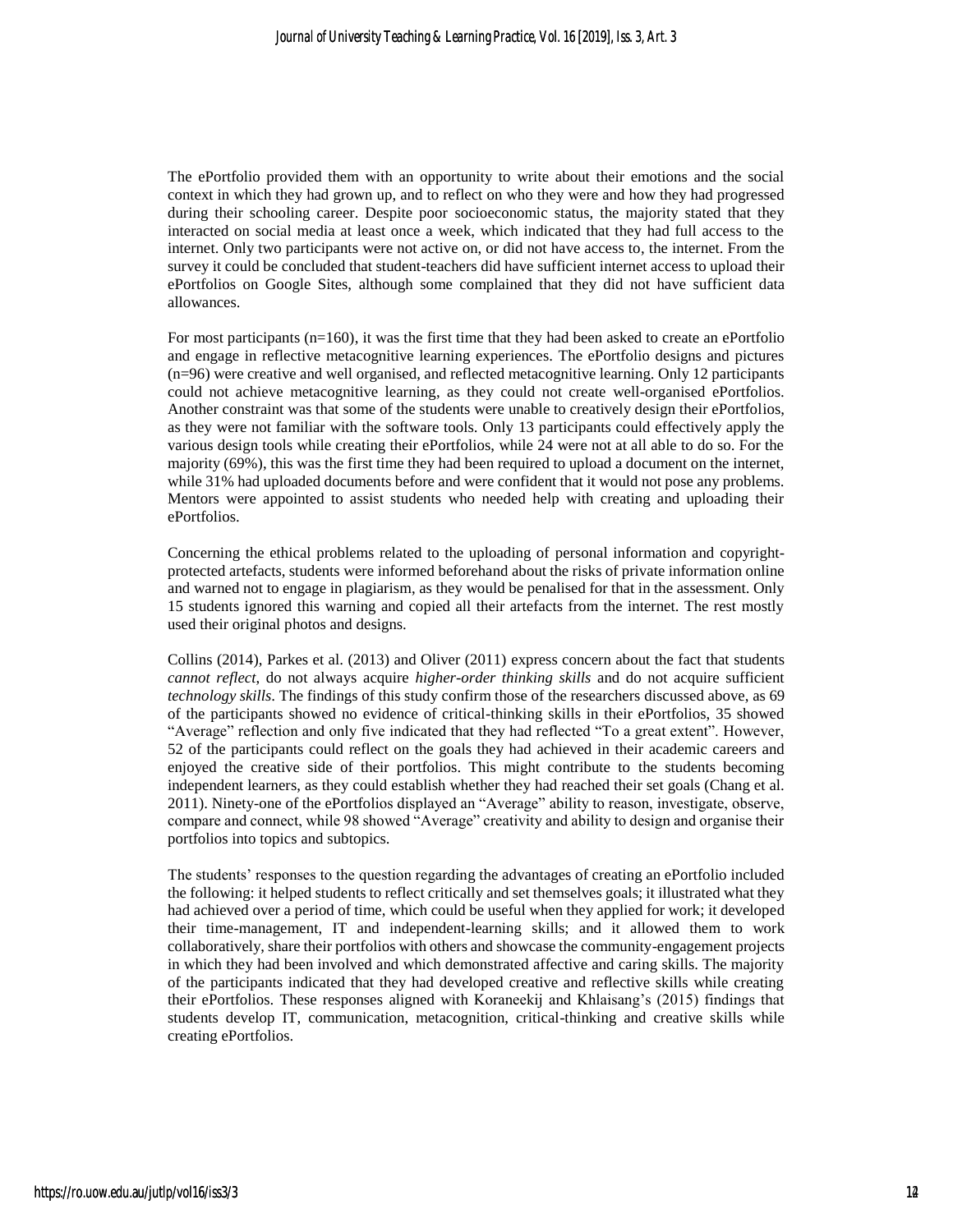Participants' reflections on the creation and uploading of the ePortfolio were important for understanding these assessment results. Although they conceded that compiling an ePortfolio offered advantages, the participants did point out various disadvantages, which included that the process was time-consuming; its successful completion required a certain level of technology skills; it was difficult to upload pictures and documents and to create links from the internet; and they did not want to share their private lives on the internet, as they feared rejection when their actual poor circumstances were revealed.

### **Conclusion**

The creation of an ePortfolio could contribute to independent learning, as students can reflect on and assess their own learning and the goals they have achieved. These reflections contribute to their appreciation of their personal development and help them to detect their strengths and weaknesses. While most indicated that the learning process was time-consuming and that they were not familiar with the software program tools, many also pointed out that they enjoyed learning during the process of reflecting back, planning, writing, applying IT skills and sharing their learning experiences with others via their ePortfolios.

Studies (Brookhart 2010; Buyarski & Landis 2014; Collins 2014) assert that students need higherorder thinking skills, such as reflection, recall, retention of knowledge and critical thinking, to solve the problems they may encounter. However, in this study low scores were indicated for students' ability to demonstrate critical-thinking reflections in their ePortfolios. Moreover, students were not always able to reflect their learning experiences in an organised manner.

#### **Future work**

The study showed that not all students could engage in metacognive, learning as they were not used to the learning strategy. The lecturer can practice metacognitive learning in min-lessons where students can reflect on their learning and the skills they have developed.

It is recommended that for lecturers to successfully request students to create ePortfolios, they need to conduct a diagnostic assessment of the class to establish whether students have access to computers and the internet (which are essential for such an assignment), are willing to share their personal learning experiences on the internet and can express their reflections in a second language. Mentors should also be available to help students who need assistance, as many of them may have no experience in reflecting on their learning experiences, uploading documents and creating links to internet-based resources.

### **References**

- Alawdat, M 2013, 'Using E-portfolios and ESL Learners', *US-China Education Review,* vol. 3 no. 5, pp. 339-351.
- Akyol, Z & Garrison, RD 2011. 'Assessing metacognition in an online community of inquiry', *The Internet and Higher Education*, vol. 14, no. 3, pp.183-190.
- Baskin, P 2008, 'Electronic portfolios may answer call for more accountability', *Chronicle of Higher Education,* vol. 54, no. 32, pp. 30-31.

Bandura, A 1977, *Social Learning Theory*, General Learning Press, New York.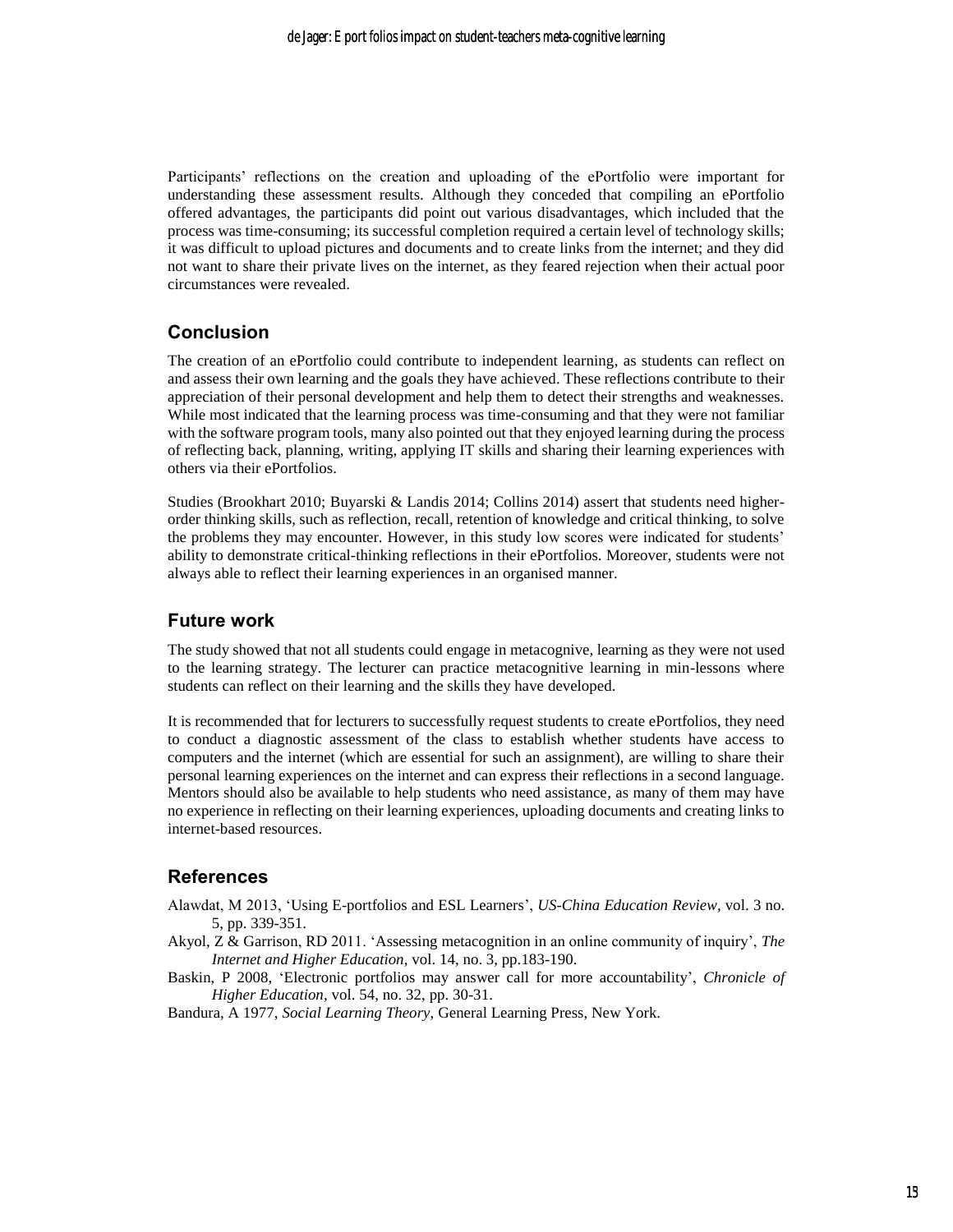- [Bass,](http://www.tandfonline.com/author/Bass%2C+Randy) R & [Eynon,](http://www.tandfonline.com/author/Eynon%2C+Bret) B 2009, 'From Unbundling to Rebundling: Design Principles for Transforming Institutions in the New Digital Ecosystem', *Change: The Magazine of Higher Learning,* vol. 49, no. 2, pp. 8-17.
- Buyarski, CA & Landis, CM, 2014. 'Using an ePortfolio to assess the outcomes of a first-year seminar: Student narrative and authentic assessment', *International Journal of ePortfolio,* vol. 4, no. 1, pp. 49-60.
- Barrett, HC 2007, 'Researching electronic portfolios and learner engagement: The reflect initiative', *Journal of Adolescent & Adult Literacy*, vol. 50, no. 6, pp. 436-449.
- Bornman, E 2016, 'Information society and digital divide in South Africa: results of longitudinal surveys', *Information, Communication & Society,* vol. 19, no. 2, pp. 264-278.
- Bransford, JD & Stein, BS 1984, *The IDEAL Problem Solver: A guide for improving thinking, learning, and creativity,* W.H. Freeman, New York.
- Brookhart, SM 2010, 'Successful Students' Formative and Summative Uses of Assessment Information. Assessment in Education: Principles', *Policy & Practice,* vol. 8, no. 2, pp. 153- 169.
- Butler, P 2006, *A Review of the literature on portfolios and electronic portfolios.* Massey University College of Education, New Zealand, viewed 1 December 2017.
- Chang, CC, Tseng, KH, Chou, PN & Chen, YH 2011, 'Reliability and validity of Web-based portfolio peer assessment: A case study for a senior high school's students taking computer course', *Computers & Education,* vol. 57, no. 1, pp. 1306-1316.
- Collins, R 2014, 'Skills for the 21st Century: teaching higher-order thinking', *Curriculum and Leadership Journal,* vol. 12, no. 14, pp. 4-8.
- Department of Education (DoE) 2001, *The National Plan for Higher Education*, viewed 3 March 30, 2019,[< http://www.polity.org.za/html/govdocs/misc/higheredu>](http://www.polity.org.za/html/govdocs/misc/higheredu).
- Department of Education (DoE) 2003, *White Paper on e-Education. Transforming Learning and Teaching through Information and Communication Technologies,* Department of Education, Pretoria.
- Di Stefano, G, Gino, F, Pisano, G & Staats, B 2015, *Learning by thinking: Overcoming the bias for action through reflection,* Harvard Business School NOM Unit Working Paper No. 14-093, viewed 14 November 2017, < [http://ssrn.com/abstract=2414478>](http://ssrn.com/abstract=2414478).
- Entwistle, N & Karagiannopoulou, E 2014, '*Perceptions of assessment and their influences on learning*', in C Kreber, C Anderson, N Entwistle & J McArthur (eds), *Advances and Innovations in University Assessment and Feedback,* University Press, Edinburgh, pp. 75- 98.
- Flavell, JH 1979, 'Metacognition and Cognitive Monitoring: A new area of cognitive developmental inquiry', *American Psychologist,* vol. 34, pp. 907-11.
- Gallagher, CW & Poklop, LL 2014, 'ePortfolios and Audience: Teaching a Critical Twenty-First Century Skill', *International Journal of ePortfolio,* vol. 4. no. 1, pp. 7-20.
- Gerbic, P, Lewis, L & Amin, NM 2011, 'Student perspectives of ePortfolios: Change over four semesters', *Changing demands, changing directions.* Proceedings ASCILITE Hobart, pp. 423-436, viewed 23 November 2017, [<http://www.](http://www/) ascilite. org.au /conferences/hobart11/procs/Gerbic-full.pdf Genc, Z., & Tinmaz>.
- Hadley, NJ 2007, 'The portfolio forum: Power in reflection', *Journal of Educational Technology Systems*, vol. 35, no. 4, pp. 449-455.
- Hickman, LA, 1990, *John Dewey's Pragmatic Technology*, Indiana University Press, Bloomington.
- Jenson, JD & Treuer, P 2014, ['Defining the E-Portfolio: What It Is and Why It Matters'](http://www.tandfonline.com/doi/full/10.1080/00091383.2014.897192), *[Change:](http://www.tandfonline.com/toc/vchn20/46/2)  [The Magazine of Higher Learning](http://www.tandfonline.com/toc/vchn20/46/2),* vol. 46, no. 2, pp. 50-57.